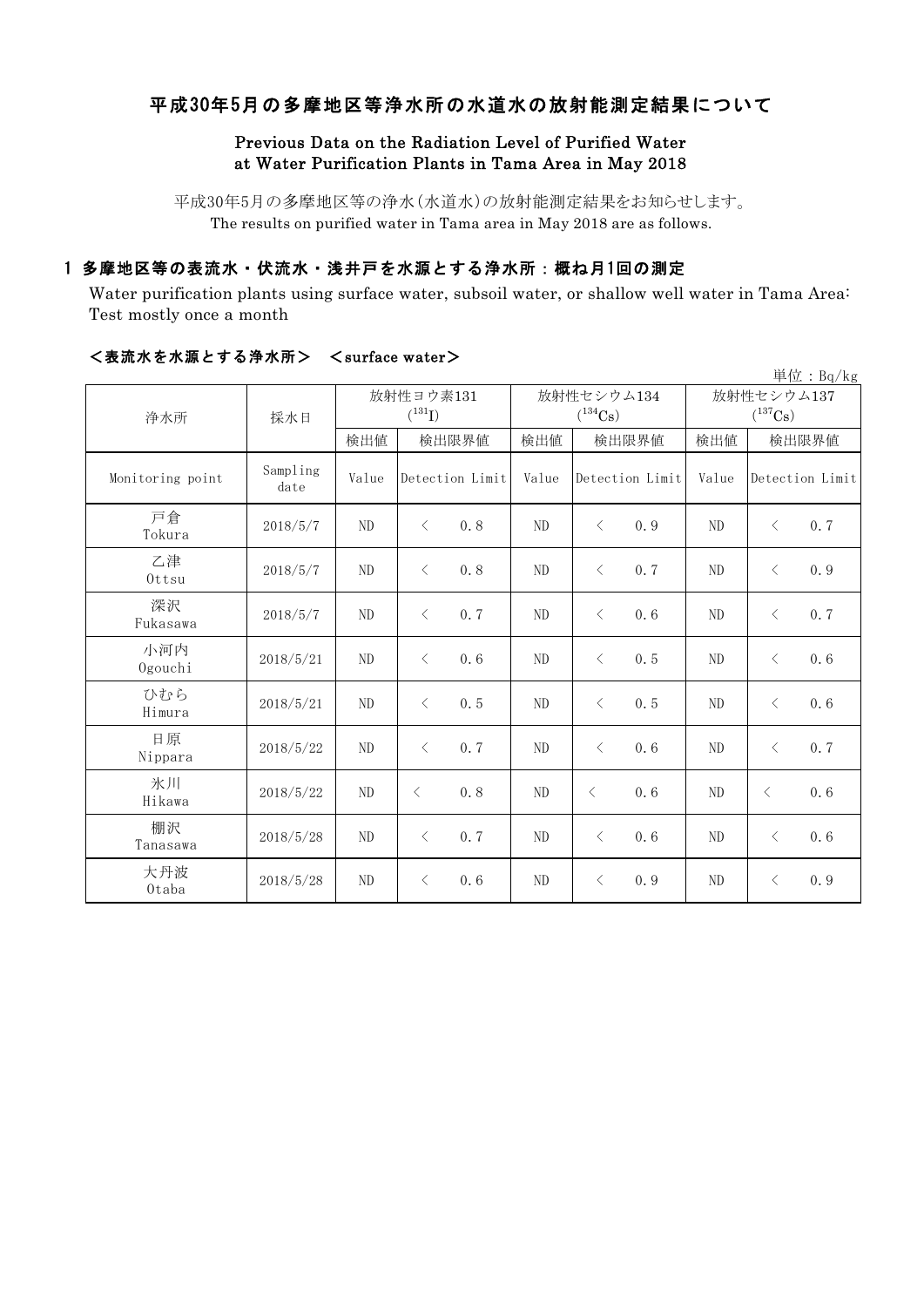|                       |                  |                          |                 |     |       |                            |     |                            |                 | 単位: $Bq/kg$ |
|-----------------------|------------------|--------------------------|-----------------|-----|-------|----------------------------|-----|----------------------------|-----------------|-------------|
| 浄水所                   | 採水日              | 放射性ヨウ素131<br>$(^{131}I)$ |                 |     |       | 放射性セシウム134<br>$(^{134}Cs)$ |     | 放射性セシウム137<br>$(^{137}Cs)$ |                 |             |
|                       |                  | 検出値                      | 検出限界値           |     | 検出値   | 検出限界値                      |     | 検出値                        | 検出限界値           |             |
| Monitoring point      | Sampling<br>date | Value                    | Detection Limit |     | Value | Detection Limit            |     | Value                      | Detection Limit |             |
| 日向和田<br>Hinatawada    | 2018/5/9         | ND                       | $\lt$           | 0.6 | ND    | $\langle$                  | 0.7 | ND                         | $\langle$       | 0.7         |
| 成木<br>Nariki          | 2018/5/9         | ND                       | $\lt$           | 0.8 | ND    | $\lt$                      | 0.7 | ND                         | $\langle$       | 0.7         |
| 千ヶ瀬第二<br>Chigasedaini | 2018/5/15        | ND                       | $\lt$           | 0.7 | ND    | $\langle$                  | 0.7 | ND                         | $\langle$       | 0.5         |
| 御岳山<br>Mitakesann     | 2018/5/15        | ND                       | $\lt$           | 0.7 | ND    | $\lt$                      | 0.8 | ND                         | $\langle$       | 0.6         |
| 二俣尾<br>Futamatao      | 2018/5/23        | ND                       | $\langle$       | 0.8 | ND    | $\langle$                  | 0.5 | ND                         | $\langle$       | 0.8         |
| 沢井第一<br>Sawaidaiichi  | 2018/5/23        | ND                       | $\lt$           | 0.7 | ND    | $\lt$                      | 0.5 | ND                         | $\langle$       | 0.7         |
| 高月<br>Takatsuki       | 2018/5/29        | ND                       | $\lt$           | 0.7 | ND    | $\lt$                      | 0.6 | ND                         | $\langle$       | 0.7         |

### <伏流水を水源とする浄水所> <subsoil water>

# <地下水(浅井戸)を水源とする浄水所> <shallow well>

|                    |                  |                                   |       |                 |       |                            |                 |                            |       | 単位: $Bq/kg$     |  |
|--------------------|------------------|-----------------------------------|-------|-----------------|-------|----------------------------|-----------------|----------------------------|-------|-----------------|--|
| 浄水所                | 採水日              | 放射性ヨウ素131<br>$(^{131}\mathrm{I})$ |       |                 |       | 放射性セシウム134<br>$(^{134}Cs)$ |                 | 放射性セシウム137<br>$(^{137}Cs)$ |       |                 |  |
|                    |                  | 検出値                               | 検出限界値 |                 | 検出値   | 検出限界値                      |                 | 検出値                        | 検出限界値 |                 |  |
| Monitoring point   | Sampling<br>date | Value                             |       | Detection Limit | Value |                            | Detection Limit | Value                      |       | Detection Limit |  |
| 上代継<br>Kamiyotsugi | 2018/5/21        | ND.                               |       | 0.6             | ND    |                            | 0.5             | ND.                        |       | 0.6             |  |
| 大久野<br>Oguno       | 2018/5/21        | ND.                               |       | 0.6             | ND    |                            | 0.5             | ND                         |       | 0.6             |  |
| 上石原<br>kamiisihara | 2018/5/23        | ND                                |       | 0.5             | ND    |                            | 0.5             | ND                         |       | 0.6             |  |